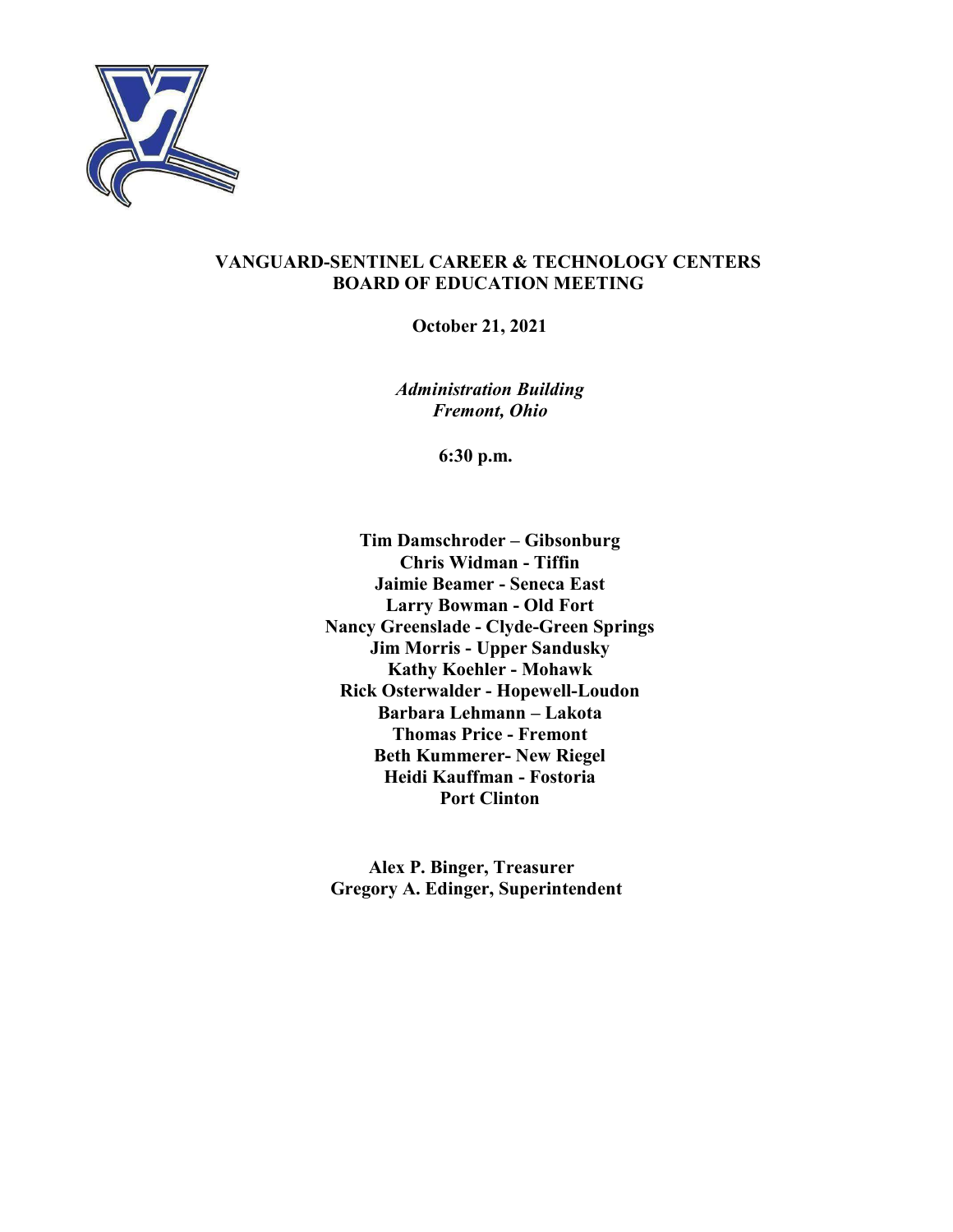# VANGUARD-SENTINEL CAREER & TECHNOLOGY CENTERS BOARD OF EDUCATION

# **CONTENTS**

October 21, 2021

Agenda - Summary

**Minutes of the Organizational Meeting** 

**Minutes of the Regular Meeting** 

**Fiscal Year Analysis** 

**C** Financial Summary Report

Investments Report

**Check Payment Register**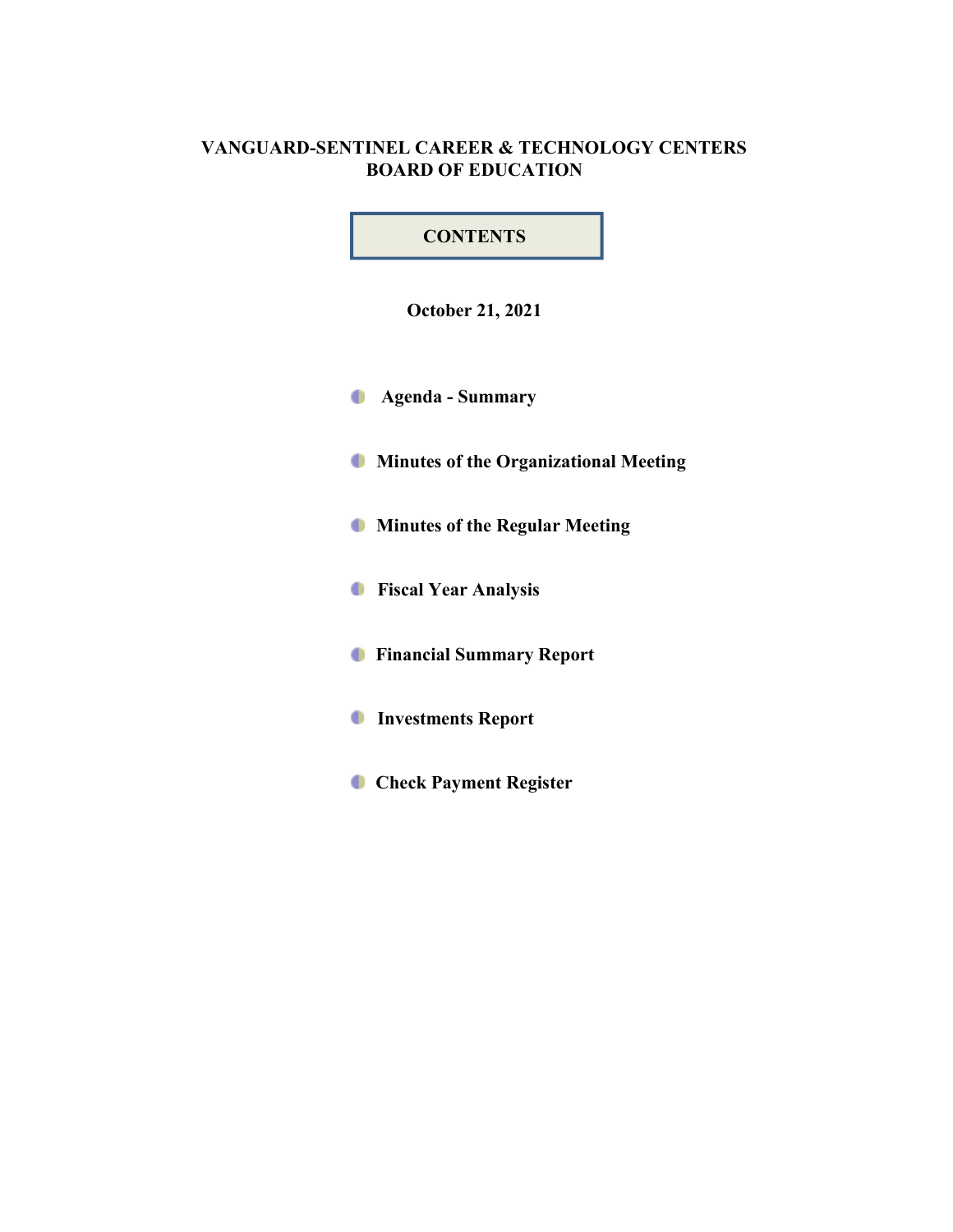### VANGUARD-SENTINEL CAREER & TECHNOLOGY CENTERS BOARD OF EDUCATION MEETING

## Administration Building Fremont, Ohio

## October 21, 2021

## Regular Meeting Agenda

- A. Call meeting to order Mr. Tim Damschroder, President
- **B.** Pledge of Allegiance to the Flag
- C. Roll Call
- D. Administrative reports and discussion
- E. Approve the minutes of the September 16, 2021 regular meeting
- F. Approval of Agenda (Additions, deletions, movement of consent agenda items)

#### G. Consent Agenda

Superintendent's reports and recommendations.

The Superintendent recommends that the Board of Education approve the Consent Agenda Items G.1. through G.4. Action by the Board of Education in "Adoption of the Consent Agenda" means that all items are adopted by one single motion unless a member of the Board or the Superintendent requests that any such items be removed from the consent agenda and voted upon separately.

#### G.1. Personnel

 a) Approve the following part-time adult education instructor contracts as assigned for the 2021-2022 school year at the Board approved rate:

Mollie Fitzgerald Linda Mortus Trevor Ross

 b) Approve the following part-time adult education aide contracts as assigned for the 2021-2022 school year at the Board approved rate:

Christine Fetters Thomas Marvin

 c) Issue an extended time supplemental contract for Michele Hollister, 12 days, for the 2021-2022 school year in accordance with CBA Article X-A.

 d) Approve the following (2) dock days for Whitney Halbisen, VTC Educational Aide: November 4, 2021 and November 5, 2021.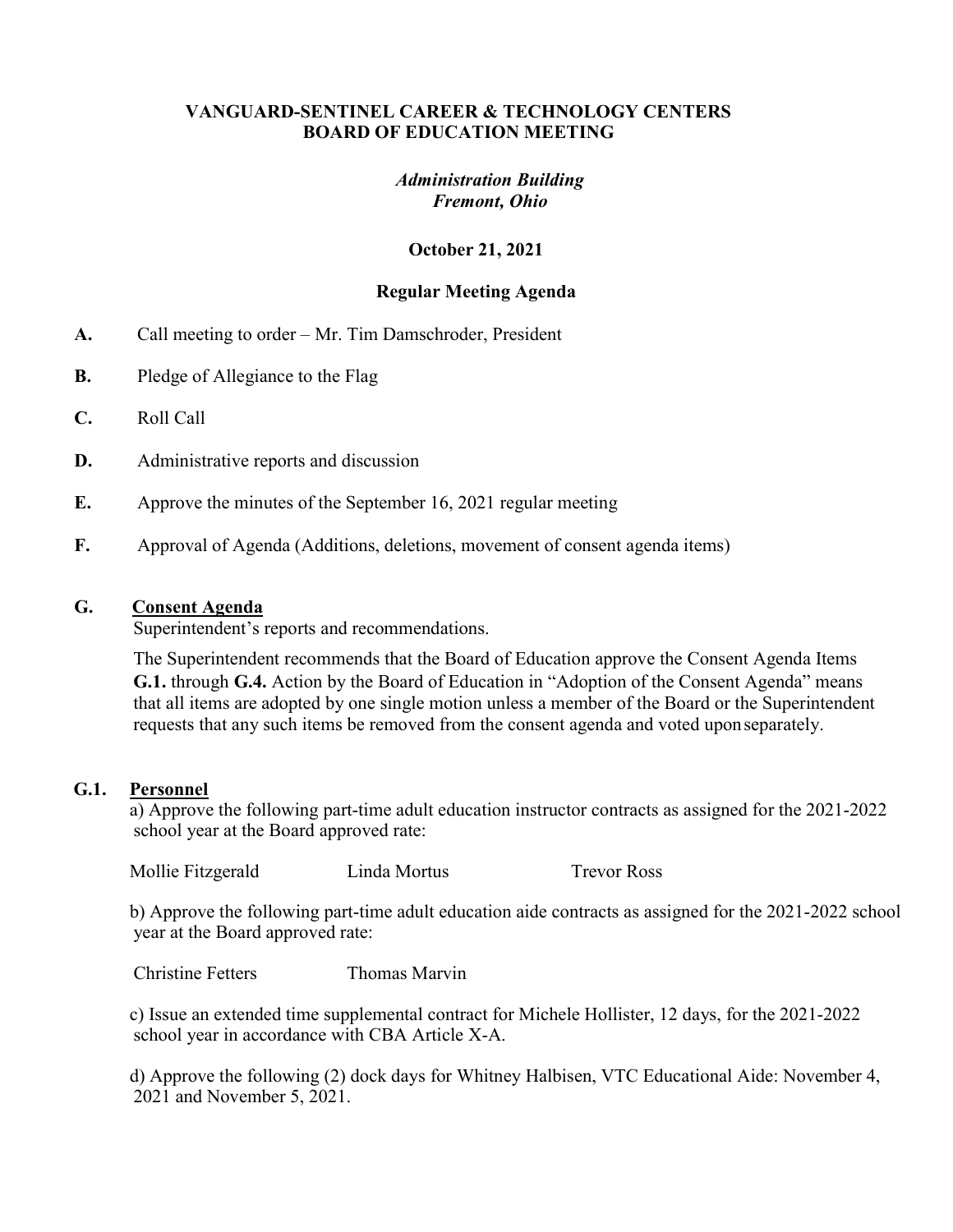## G.2. Board Policy

Approve the following updated Board Policies as presented effective October 21, 2021.

 CBC Superintendent's Contract EB Safety Program EBC Emergency Management and Safety Plans EBCD Emergency Closings GA Personnel Policies Goals GCD Professional Staff Hiring IGCG Preschool Program

## G.3. Grant Agreement

Accept the Grant Agreement between the State of Ohio, Department of Development, on behalf of the Ohio Governor's Office of Workforce Transformation and the Vanguard-Sentinel Career & Technology Centers in the amount of \$200,000 effective October 1, 2021 through October 31, 2022.

## G.4. Donations

a) Accept a donation of a wooden rocking horse with an estimated value of \$250 to the VTC Early Childhood Education program from Bill and Becky Cornell.

 b) Accept a donation in the amount of \$100 to the SCTC FFA from Bryan and Laura Wise of Wise Choice Equipment.

c) Accept a donation in the amount of \$250 to the VTC Esports Program from BitRadius Holdings.

d) Accept a donation in the amount of \$1,825 to the SCTC FFA from the Tiffin Sentinel FFA Alumni.

 e) Accept a donation in the amount of \$100 to the VTC Drug Free Clubs of America from Midwest Compost.

 f) Accept a donation in the amount of \$120 to the SCTC Independent Living program from Ron Huffman.

## H. Financial Consent Agenda

The Treasurer recommends that the Board of Education approve the Financial Consent Agenda Item H.1. Action by the Board of Education in "Adoption of the Consent Agenda" means that this item is adopted by one single motion unless a member of the Board or the Treasurer requests that any such item be removed from the consent agenda and voted upon separately.

## H.1. Monthly Financial Reports

- a) Fiscal Year Analysis
- b) Fiscal Data Graphs
- c) Cash Reconciliation Report
- d) Financial Summary Report
- e) Investment Report
- f) Check Payment Register